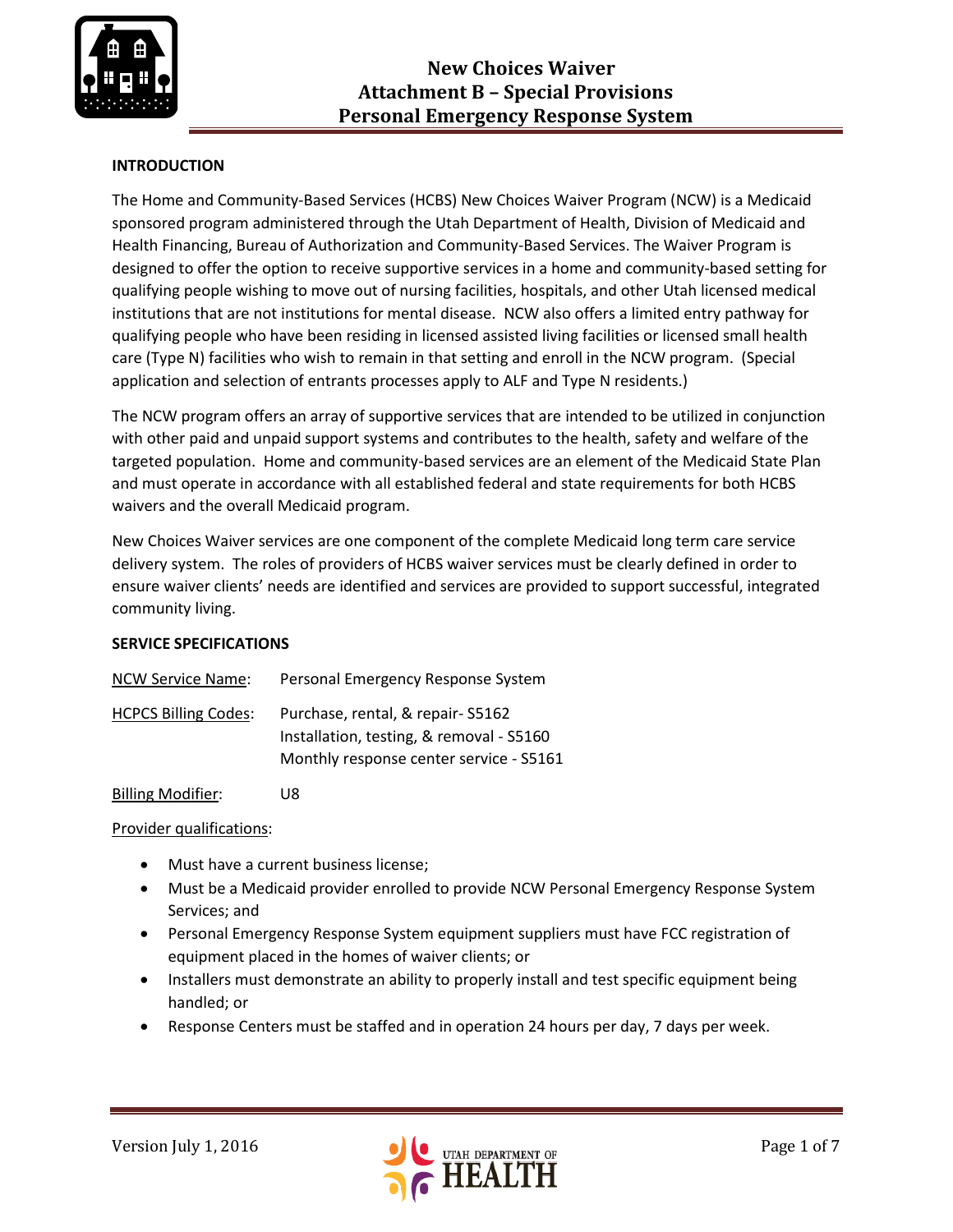

### Service Description:

(This service description is subject to change. Refer to the New Choices Waiver Provider Manual for updates. If this agreement is ever found to be in conflict with the New Choices Waiver Provider Manual, the definition in the Provider Manual takes precedence.)

Personal Emergency Response Systems are electronic devices that enable waiver clients to secure help in an emergency through a connection to a signal response center that is staffed by trained professionals on a 24 hour per day, seven days a week basis.

### **1. Personal Emergency Response System (PERS) Purchase, Rental & Repair (S5162):**

Provides an electronic device of a type that allows the individual to summon assistance in an emergency. The device may be any one of a number of such devices but must be connected to a signal response center.

### **2. Personal Emergency Response System (PERS) Installation, Testing & Removal (S5160):**

Provides installation, testing, and removal of the PERS electronic device by trained personnel.

#### **3. Personal Emergency Response Systems (PERS) Response Center Service (S5161):**

Provides ongoing access to a signal response center that is staffed 24 hours per day, seven days a week by trained professionals responsible for securing assistance in the event of an emergency.

#### General Requirements:

By signing this attachment, provider agrees to additional terms and conditions as outlined below:

- A. Provider will report any negative or critical incident or incidents likely to receive media or legislative scrutiny involving a NCW client to the client's case management agency or to the New Choices Waiver program office immediately. This includes but is not limited to medication errors, falls, injuries, missing persons, abuse, neglect, exploitation, unexpected hospitalizations, unexpected deaths, Adult Protective Services (APS) or law enforcement involvement, and other similar incidents that raise concern for client safety. As required by law, provider will also report any suspected or actual incidences of abuse, neglect or exploitation to APS or to local law enforcement.
- B. Provider will accept the NCW Medicaid rate as payment in full, and the provider shall not bill the client nor their families an additional fee for services rendered.
- C. Provider will interact with each NCW client's designated case management agency and participate in the person-centered care planning process when requested by the client or their representative.

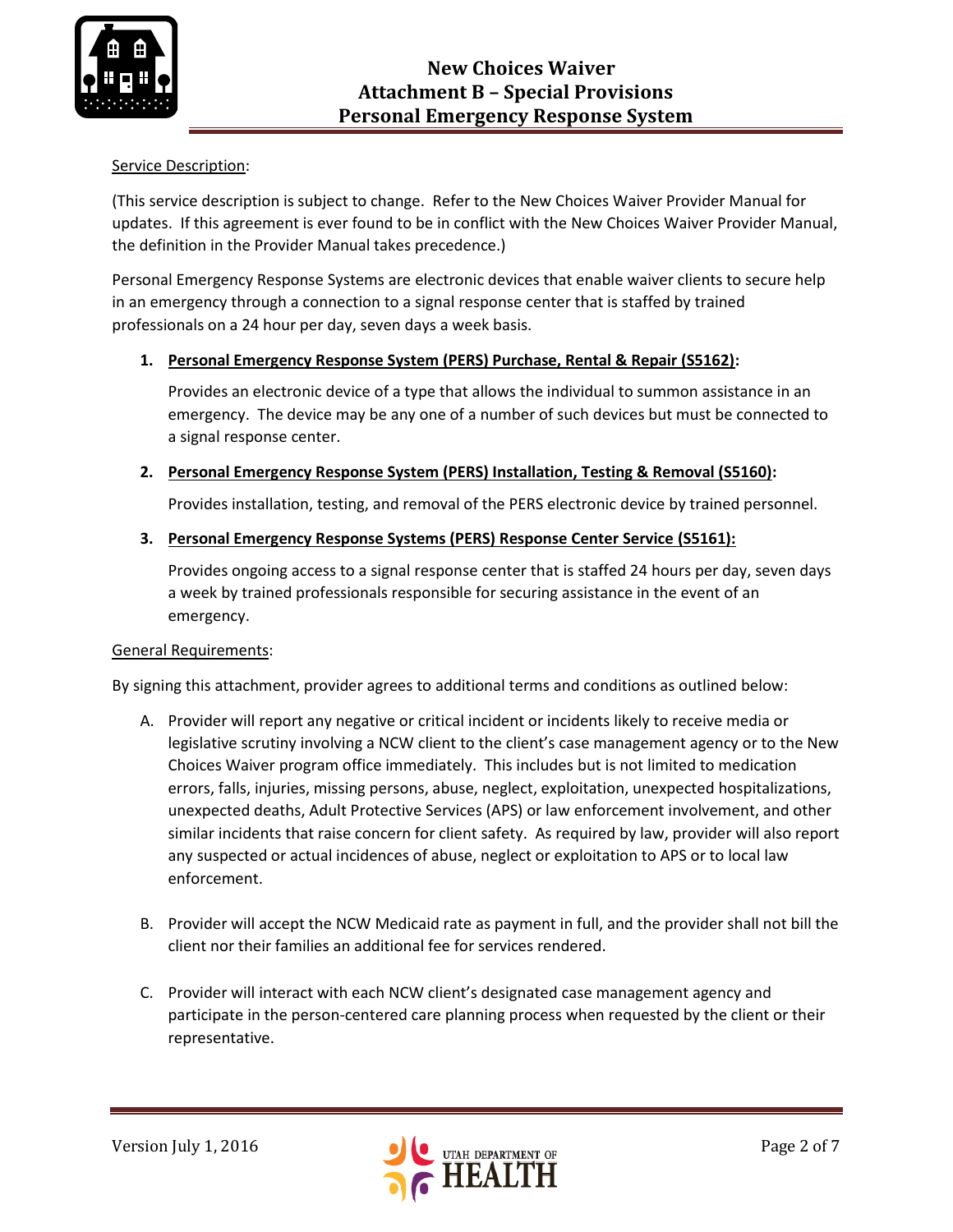

- D. Provider will review Service Authorization Forms received from waiver case management agencies and will return a signed copy to the case management agency. Service authorizations indicate the amount, duration and frequency of services that are authorized based on the assessment of each client's needs and are subject to approval by the State Medicaid Agency. The authorized HCPCS, number of units, frequency and duration will appear in the service authorization and providers shall not render services to waiver clients until a service authorization has been received and properly executed by both the designated waiver case management agency representative and the provider. Service authorizations are valid for a maximum of one year even if the "end date" on the form is left blank. Claims paid for waiver services for dates of service outside of the date span listed in the service authorization will be recovered. Claims paid for waiver services that exceed the number of units or frequency than was authorized in the service authorization will be recovered. Claims paid for HCPCS codes that were not authorized in the service authorization will be recovered.
- E. Service authorizations are not a guarantee of payment.
- F. Service authorizations are automatically nullified immediately upon any of the following events taking place:
	- The NCW client elects to change to a different NCW provider
	- The NCW client elects to altogether discontinue receiving the services that the provider offers
	- The NCW client loses Medicaid eligibility
	- The NCW client is disenrolled from the NCW program for any other reason
	- The provider's Medicaid and/or NCW contract is terminated or suspended
- G. Provider will not provide services to waiver clients when they are receiving inpatient treatment. Service authorizations are *suspended* during times when a New Choices Waiver client is admitted to an inpatient setting such as a hospital or nursing facility. Upon the client's discharge from the inpatient setting, provider will communicate with the waiver case management agency to receive verbal approval to reinstate services if any unused units are remaining in the service authorization or to request a new authorization if the existing authorization has expired.
- H. Units of service that have been authorized for one NCW client can only be provided to that NCW client. Provider will not transfer unused units that have been authorized for one NCW client to another NCW client.
- I. Provider will contact a client's designated waiver case management agency if the provider observes that actual service utilization trends appear to exceed the number of units authorized.

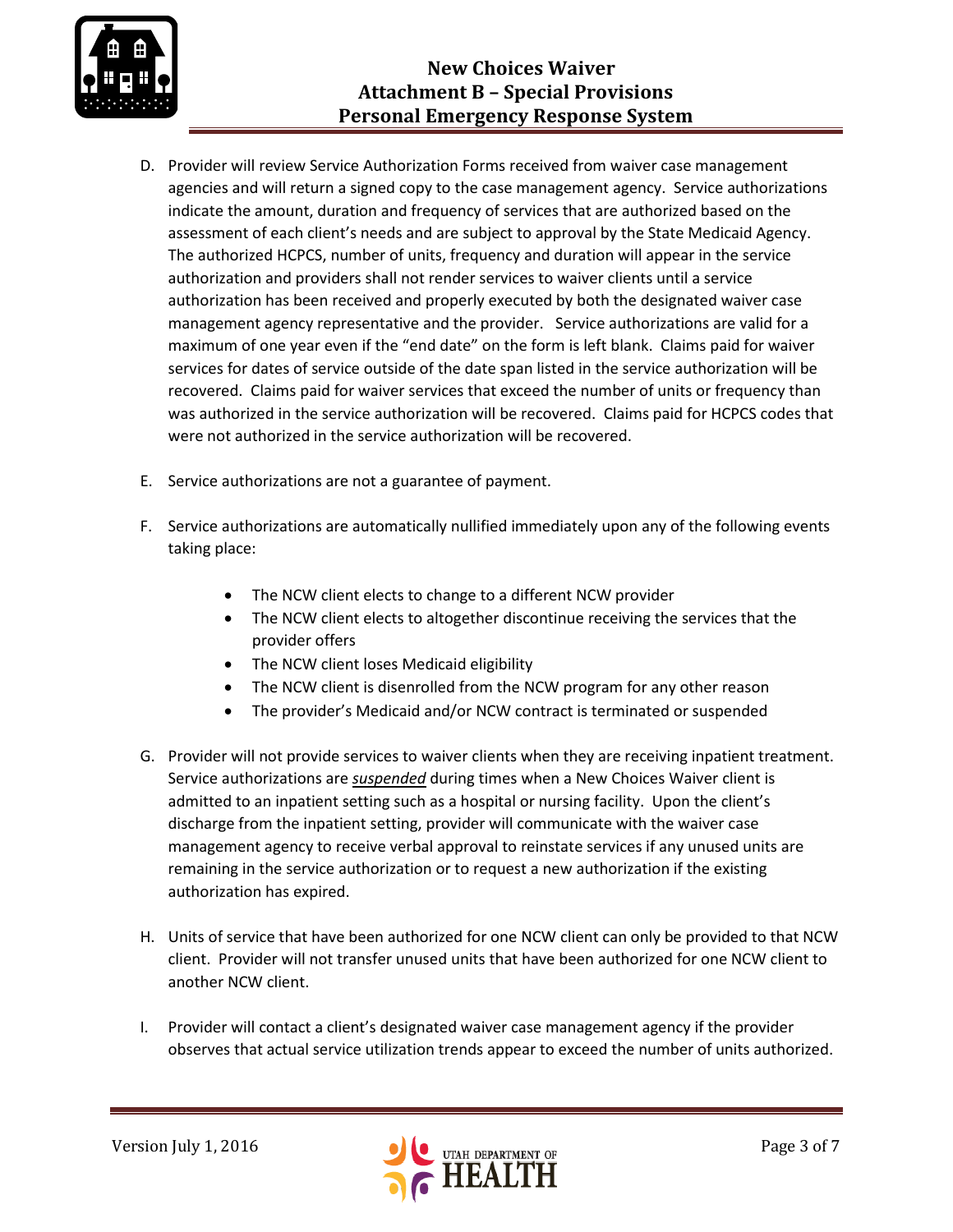

- J. Provider will verify client Medicaid eligibility each month in order to avoid providing services that are not reimbursable due to a client's loss of Medicaid benefits. Utah Medicaid offers two methods that providers may use to verify client eligibility:
	- Medicaid Eligibility Lookup Tool [\(https://medicaid.utah.gov\)](https://medicaid.utah.gov/)
	- Access Now  $(1-800-662-9651$  option 1, option 1)
- K. Provider shall not bill Medicaid for services that were not actually provided or for services that the provider anticipates providing to a client in the near or distant future.
- L. Provider shall not bill a client for a missed or canceled appointment unless the client or the client's legal representative has signed a written cancelation policy which expressly allows the provider to charge the client for missed or canceled appointments.
- M. Provider will not engage in unsolicited direct marketing activities to prospective NCW clients. Marketing strategies shall be limited to mass outreach and advertisements. Provider will not approach prospective NCW clients or their representatives unless the client or representative explicitly requests information from the provider. Provider shall refrain from offering incentives or other enticements to persuade a prospective NCW client to choose the provider for waiver services. Provider shall not enter into incentive or kick-back agreements with waiver case management agencies or otherwise entice the case management agency to influence or limit a NCW client's freedom to choose their own service providers. Provider may not require NCW clients to select a certain waiver or non-waiver provider for other services listed on the personcentered care plan.
- N. Provider will document each service encounter. At a minimum each service encounter record should include:
	- The client's first and last name
	- The date of service for each service encounter
	- The start and end times for each service provided
	- The services provided by service title
	- Notes describing the service encounter
	- The name of the individual who performed the service
	- The signature of the individual(s) who performed the service(s) or who can attest to the completion of the service(s).
- O. Provider will abide by the policies and procedures outlined in the NCW Provider Manual and to stay apprised of policy updates and changes regarding Medicaid and the NCW program. If this agreement is ever found to be in conflict with the NCW Provider Manual, the NCW Provider Manual will take precedence over this agreement. The NCW Provider Manual is posted on the Utah Medicaid website: [https://medicaid.utah.gov](https://medicaid.utah.gov/)

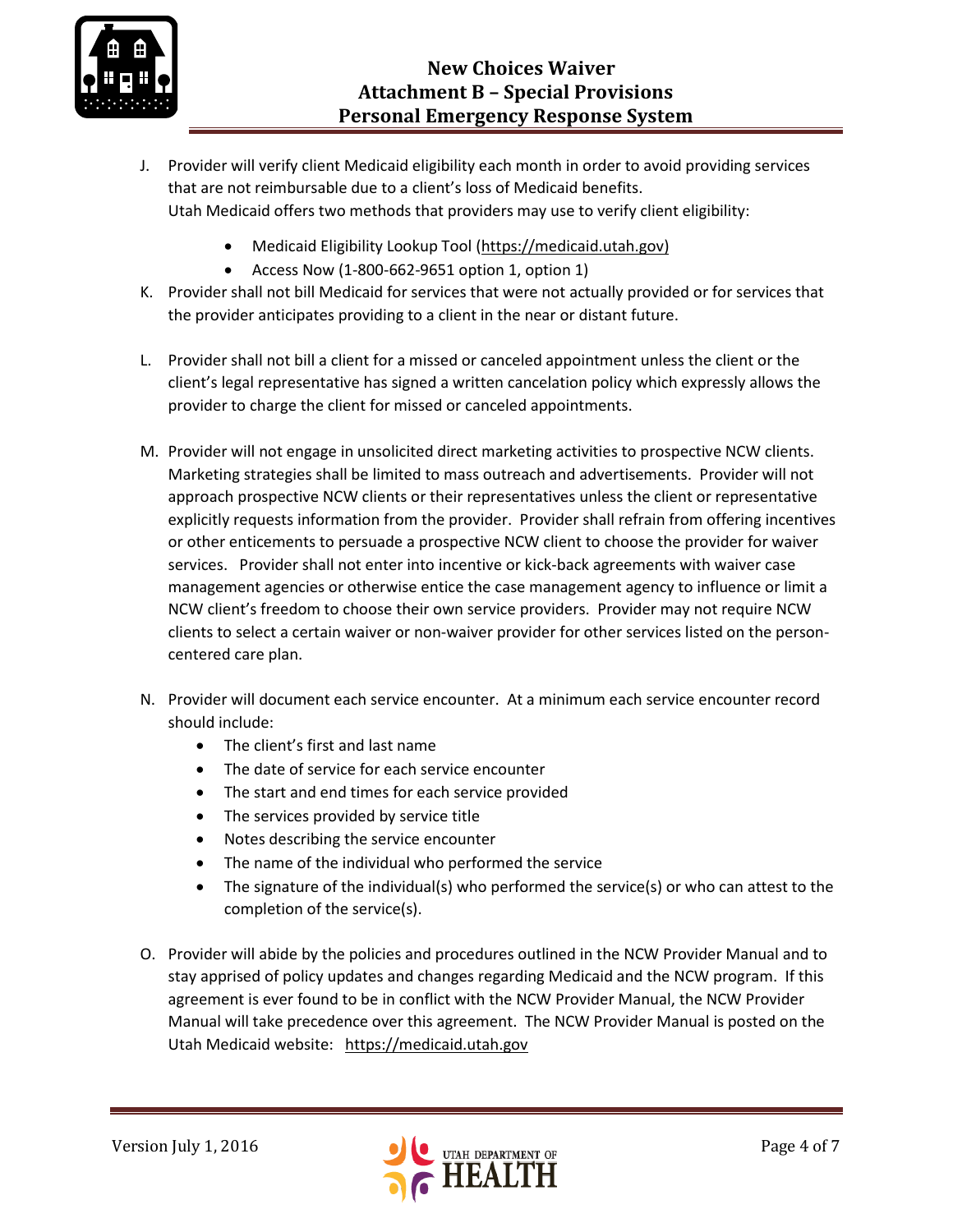

- P. Provider will review the Medicaid Information Bulletins (MIBs) and stay apprised of policy updates and changes regarding Medicaid and the NCW program. The MIB is the tool that the Utah Department of Health, Division of Medicaid and Health Financing uses to disseminate such information to providers and stakeholders. The MIB is published quarterly or more frequently as needed. To subscribe to the Newsletter or to view the MIB releases, visit the Medicaid website: [https://medicaid.utah.gov](https://medicaid.utah.gov/)
- Q. If the provider has Medicare and/or Medicaid certification and loses Medicare and/or Medicaid certification, the provider's New Choices Waiver contract shall also be terminated effective the same day as the termination of the Medicare and/or Medicaid certification. The provider will notify the New Choices Waiver Program Office within 3 business days of receiving the notification letter from Medicare and/or Medicaid. The provider will make every effort to ensure a safe and orderly transition of all NCW clients to other service providers prior to final termination of their NCW contract.
- R. If the provider is aware that it is about to undergo a change of ownership or otherwise elects to voluntarily terminate their New Choices Waiver contract, the provider shall give at least 30 days advance written notice of the change of ownership or voluntary termination to the New Choices Waiver Program Office. Providers shall assist in ensuring a safe and orderly transition of waiver clients to another service provider prior to termination.
- S. Providers cannot be listed on a person-centered care plan for a NCW client if any of the paid employees of that provider are related to one or both of the assigned NCW case managers by blood or by marriage. If the State Medicaid Agency finds that a conflict of interest is occurring between the provider agency and the case management agency, the provider or the case management agency may be prevented from providing services to that particular client. Exceptions will only be made in remote geographical areas of the state where there are no other willing, qualified providers available to offer the service(s). Only the State Medicaid Agency has authority to approve exceptions to conflict of interest rules.
- T. The State Medicaid Agency may terminate the provider's New Choices Waiver contract after giving the provider 30 days advance written notice for either of the following reasons:
	- 1. The State Medicaid Agency detects a pattern of non-compliance with general Utah Medicaid provider standards,
	- 2. The State Medicaid Agency detects a pattern of non-compliance with NCW policies, procedures and/or provisions listed in this contract.

Examples of conduct that constitutes patterns of non-compliance include but are not limited to:

Abuse, neglect or exploitation of waiver clients;

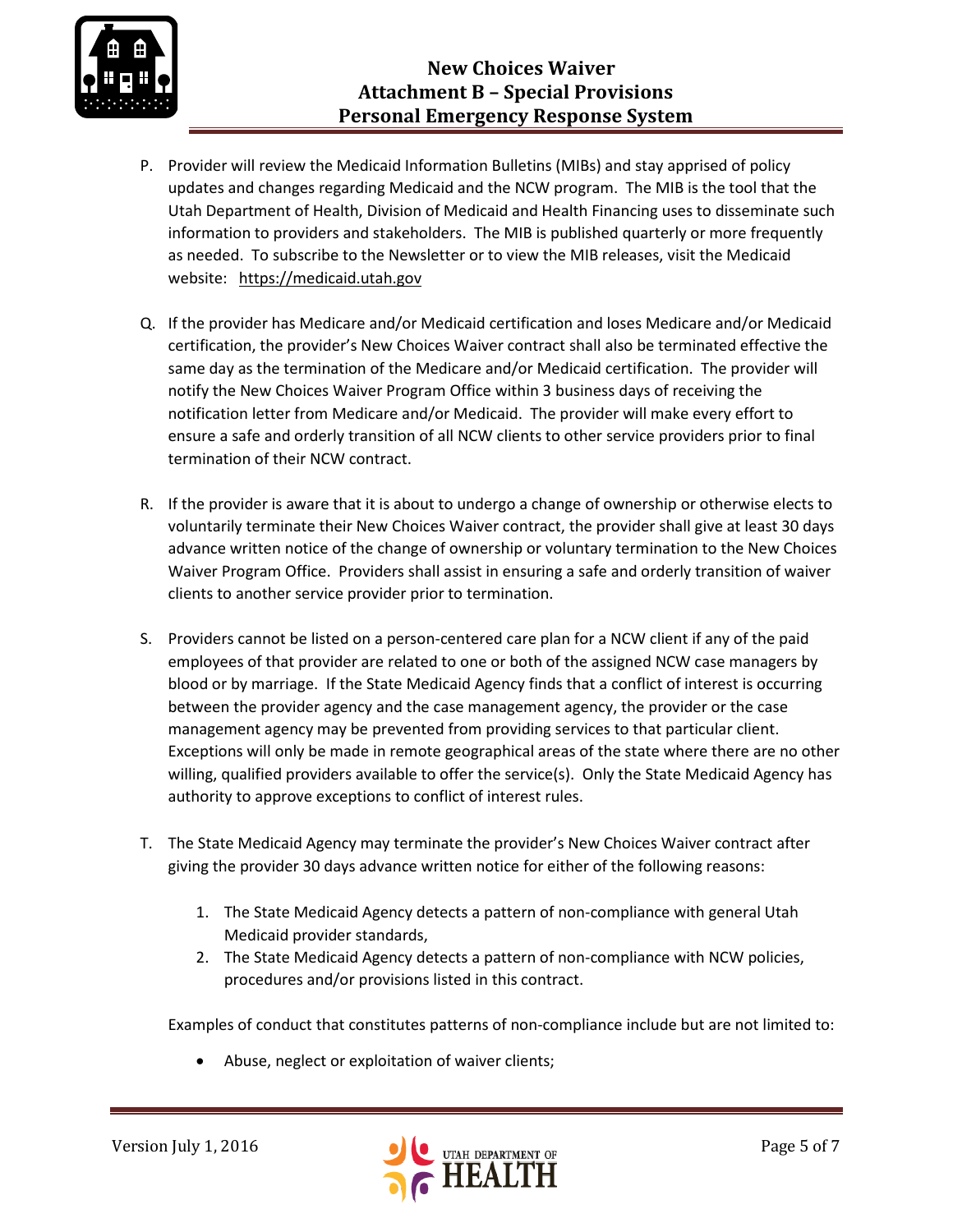

- Billing Medicaid in excess of the amount, duration and frequency of services that have been authorized;
- Billing Medicaid for services not provided;
- Inadequate or non-existent record keeping;
- Hiring individual service employees that do not meet the minimum waiver provider qualifications;
- Not maintaining minimum provider qualifications such as required license(s);
- Acts of direct marketing to prospective or currently enrolled clients or their representatives;
- Acts of coercion or manipulation of client freedom of choice rights;
- Acts of offering or receiving incentives or kick-backs to or from other providers or entities in an effort to manipulate client freedom of choice rights; and/or
- Billing NCW clients or their representatives for services covered by Medicaid.

If the State Medicaid Agency discovers conduct that constitutes a pattern of non-compliance but elects not to terminate the provider's New Choices Waiver contract, the State Medicaid Agency may instead suspend making new referrals to the provider, require the provider to repay any overpayments, complete additional training and/or to submit to additional monitoring activities in order to avoid contract termination. The provider will be given hearing rights for any adverse actions taken by the State Medicaid Agency.

U. All new NCW providers must complete the NCW New Provider Training before the New Choices Waiver Program Office will forward the provider's enrollment application to the next step in the enrollment process. This includes existing providers who experience changes in ownership. NCW New Provider Training is offered one time each month and is located at the Utah Department of Health, 288 N. 1460 W., Salt Lake City, Utah 84114. To register for the next training please call the NCW Program Office and ask to speak with the NCW Provider Specialist. (800)662-9651, option 6.

After the provider is enrolled, additional training is available if the provider requests it by contacting the NCW program office at the same number listed above.

(The rest of this page is intentionally left blank.)

\_\_\_\_\_\_\_\_\_\_\_\_\_\_\_\_\_\_\_\_\_\_\_\_\_\_\_\_\_\_\_\_\_\_\_\_\_\_\_\_\_\_\_\_\_\_\_\_\_\_\_\_\_\_\_\_\_\_\_\_\_\_\_\_\_\_\_\_\_\_\_\_\_\_\_\_\_\_\_\_\_\_